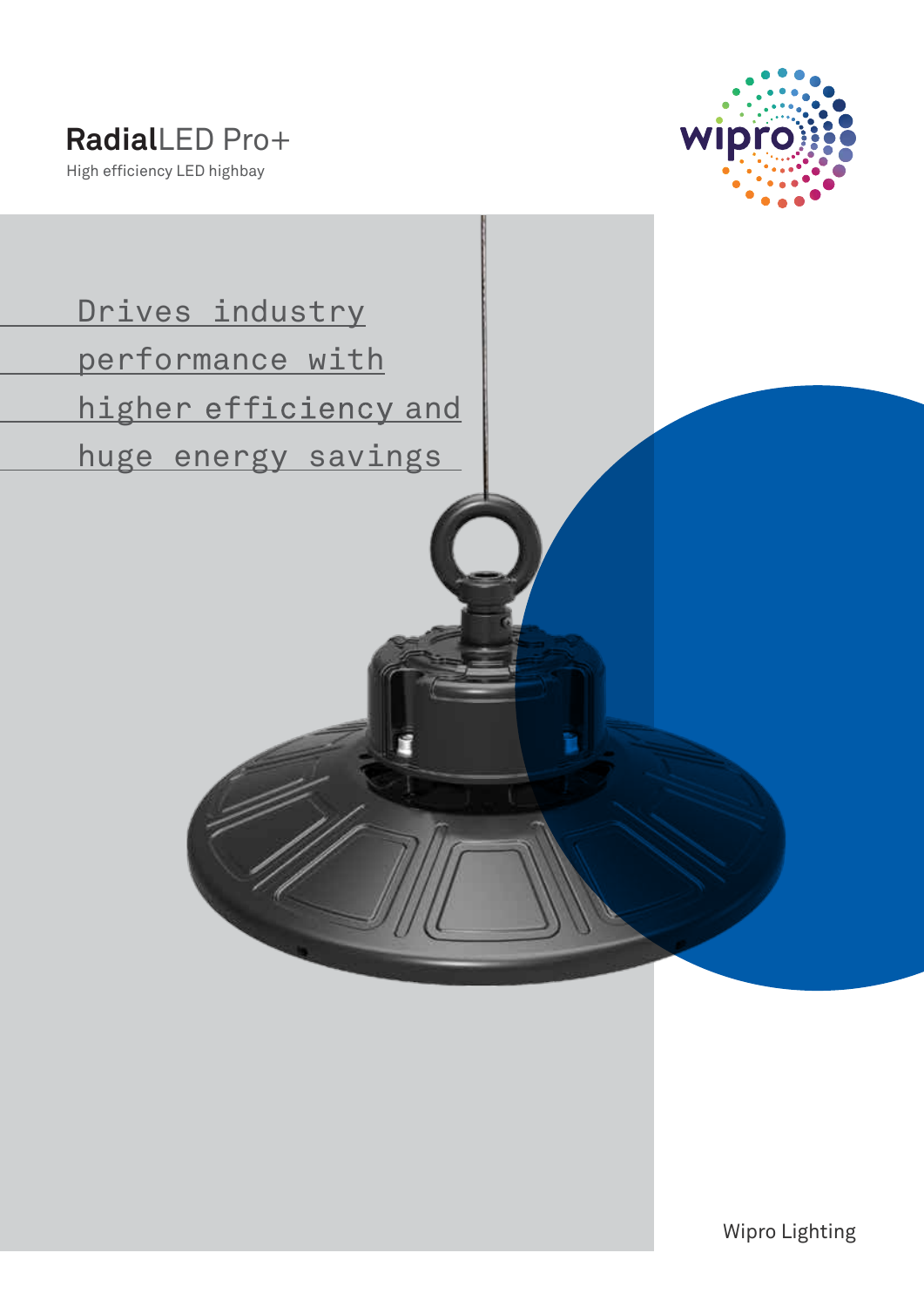# More than just light

The cost of the luminaire is a major influencing factor in luminaire decision making in industries. Total cost of ownership (TCO) is a financial estimate intended to help consumers and business owners determine the direct and indirect costs of a fixture. The cost of ownership takes into account the initial cost as well as installation, maintenance and operational cost of the luminaire.

#### New Project

Lesser quantity higher savings

Higher efficacy means lighting solution with lesser number of luminaires, thus lower consumption of energy while designing new project.

#### Refurbishment Project Lower wattage higher savings

In refurbishment where the replacement is 1:1, higher efficacy means lighting solution with lower wattage per luminaire due to its high lumen output.

Designed to reduce operational costs, enhance efficiency and transform workforce productivity, Wipro Lighting brings to you **RadialLED Pro+** ,

## a high efficiency LED highbay.

With RadialLED Pro+, illuminate more, save more and achieve your industries' sustainability goals.



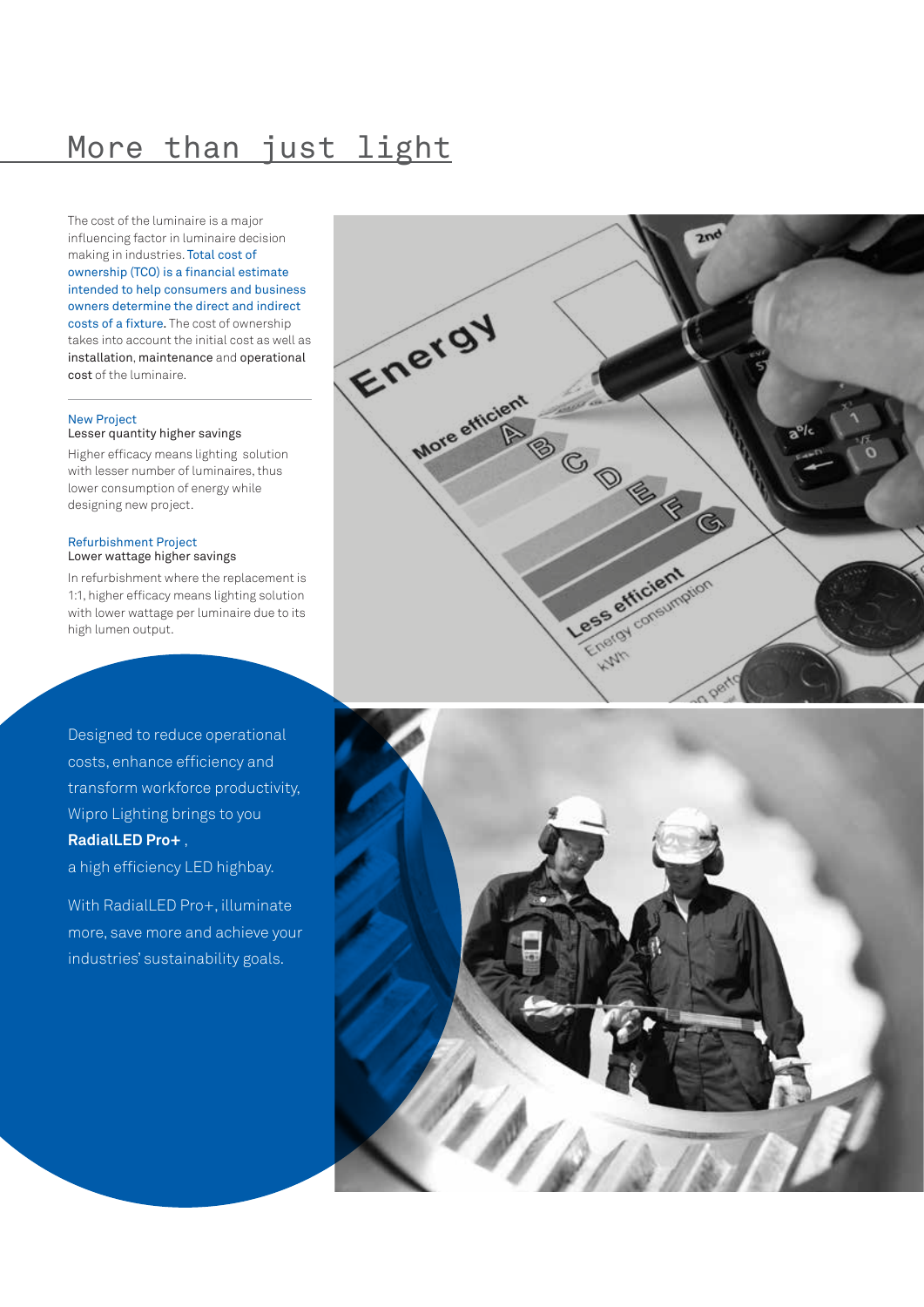## EXCELLENT HEAT DISSIPATION

## HIGHER ENERGY SAVINGS

# Better Performance with enhanced work productivity

Innovatively designed aluminium heat sink provides excellent thermal management. Specially engineered fins are distributed with hollow groves that leads to good heat dissipation enhancing system life.



Option of 60° and 90° beam angles meets the demand of illuminance in various industrial applications.



High efficiency LEDs deliver higher light output and save upto 55% energy. It helps to reduce running cost.

## $\sqrt{11}$  HIGH OPTICAL PERFORMANCE

# PRECISION LIGHTING

With polycarbonate high transmitivity lens, and elimination of glass diffuser, RadialPro+ focuses on employee safety reducing the risk of accidents, particularly important for food & beverage industries.

### BEST-IN-CLASS LED DRIVER

Specially designed BIS approved potted LED driver ensures a long and maintenance free life delivering higher performance with internal voltage surge protection.

# SAFETY SAFETY SAFETY



Factory fitted eye bolt aids in quick and easy installation of the product that results in saving the installation

time and avoids hassle.

Polycarbonate high transmitivity lens provides uniform light distribution enhancing visual tasks required in industries.

### ELELCTRICAL DATA



LED is an ever improving and evolving technology. Wipro is committed to bring you the best in LED technology. Data given is representative and can change.

(W) (mm) (mm) (mm) (mm) 80 199 139 68 321 100 199 139 68 321 120 228 168 97 383 140 228 168 97 383 200 228 168 97 383

## **Radial**LED Pro+

High efficiency LED highbay

### DIMENSION DRAWINGS

- High efficacy SMD LEDs compliant with LM80 standard report
- BIS approved isolated type, multistage constant current topology potted driver
- Specially designed aluminum heat sink
- Polycarbonate high transmitivity lens
- Integral product with LED, driver and 3 core wire out for input power

• Factory fitted eye bolt for suspension

### INSTALLATION

| CAT NO.            | WATTAGE<br>(W) | RATED<br>VOLTAGE (V) | <b>MAINS</b><br>CURRENT (A) | <b>APPROX</b><br>WEIGHT (KG) | CASE LOT<br>(IN NOS.) |
|--------------------|----------------|----------------------|-----------------------------|------------------------------|-----------------------|
| LH17-132-060-50-XX | 80             | 240                  | 0.36                        | 3.72                         |                       |
| LH17-162-060-50-XX | 100            | 240                  | 0.45                        | 3.82                         |                       |
| LH17-192-060-50-XX | 120            | 240                  | 0.54                        | 4.64                         |                       |
| LH17-232-060-50-XX | 140            | 240                  | 0.63                        | 4.74                         |                       |
| LH17-282-060-50-XX | 200            | 240                  | 0.89                        | 5.04                         |                       |

WATTAGE<br>(W)

IP65

80W, 100W, 120W & 140W

### CASE STUDIES

#### GREEN FIELD PROJECT - LESSER QUANTITY, HIGHER SAVINGS

| AREA                            |                 | MOUNTING HEIGHT LUX REQUIREMENT                      | <b>WATTAGE</b>  | <b>PRODUCT</b>                            | <b>QUANTITY</b> | <b>ADVANTAGES</b>                                                            |  |
|---------------------------------|-----------------|------------------------------------------------------|-----------------|-------------------------------------------|-----------------|------------------------------------------------------------------------------|--|
| Length - $100m*$<br>Width - 50m | 9m              | 200 Avg. Lux                                         | 100W            | Highbay with efficacy<br>upto 120Lm/W     | <b>120 Nos</b>  | 20% Less Quantities*<br>which means:                                         |  |
|                                 |                 |                                                      |                 | Radial Pro+ with<br>efficacy upto 140Lm/W | <b>99 Nos</b>   | Lower running cost<br>Energy savings<br>less capital investments             |  |
|                                 |                 | REFURBISHMENT PROJECT - LOWER WATTAGE HIGHER SAVINGS |                 |                                           |                 |                                                                              |  |
| <b>AREA</b>                     | MOUNTING HEIGHT | LUX REQUIREMENT                                      | <b>QUANTITY</b> | <b>PRODUCT</b>                            | <b>WATTAGE</b>  | ADVANTAGES                                                                   |  |
| Length - $100m*$<br>Width - 50m | 9m              | 200 Avg. Lux                                         | 90 Nos          | Highbay with efficacy<br>upto 120Lm/W     | 140W            | 15% Lesser Wattage*<br>which means:<br>Energy savings<br>Lower running costs |  |
|                                 |                 |                                                      |                 | Radial Pro+ with                          | 120W            |                                                                              |  |

efficacy upto 140Lm/W Lesser capital investments

### **SPECIFICATIONS**



# Efficiency at a new level

Best-in-class SMD LED in RadialLED Pro+ provides high lumen output enhancing efficiency. Higher the efficiency of the fixture, lesser the quantity of products or wattage required.

Enhanced operational efficiency and visual clarity delivers workforce productivity with minimum risk of accidents.